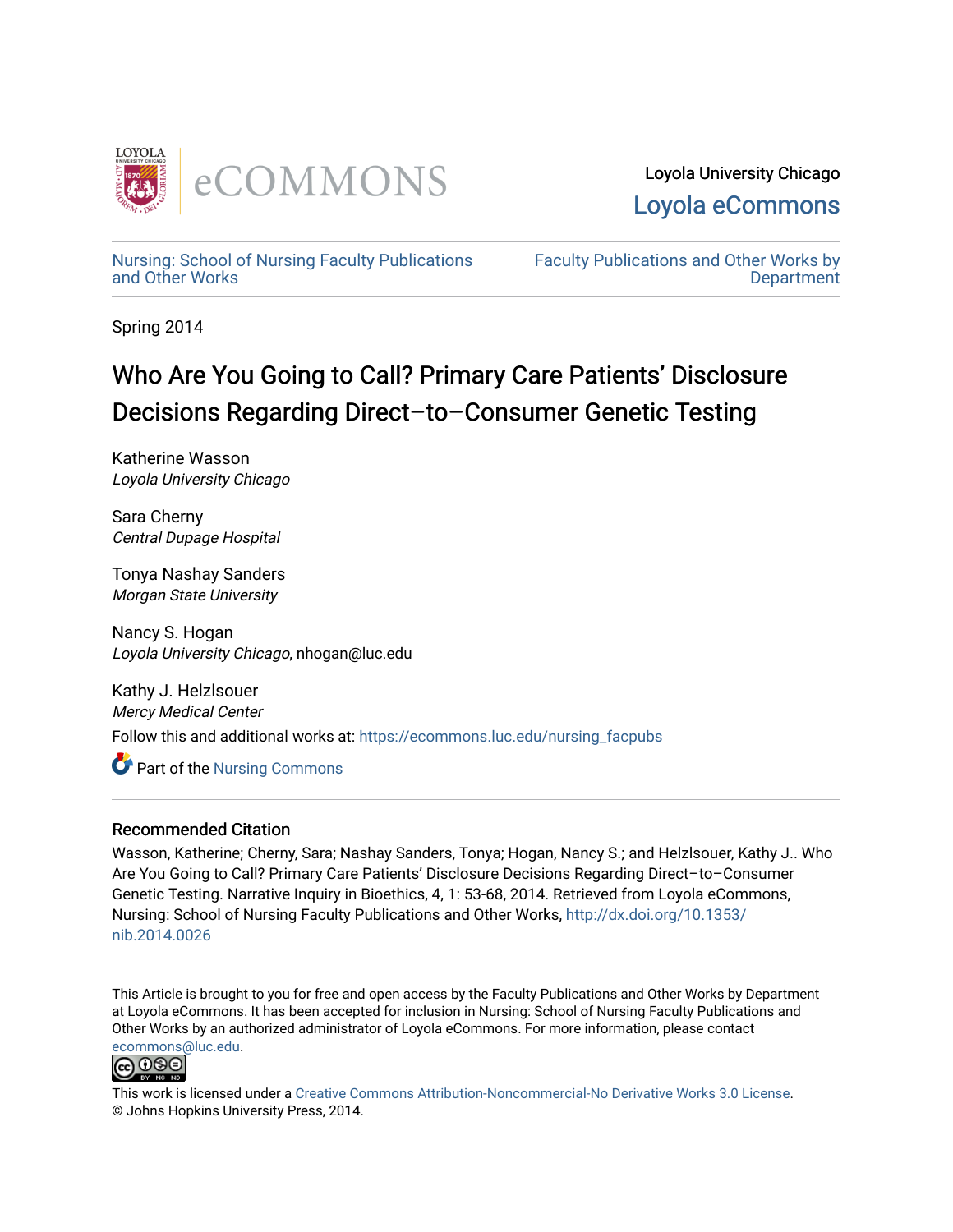# **Who Are You Going to Call? Primary Care Patients' Disclosure Decisions Regarding Direct–to–Consumer Genetic Testing**

## **Katherine Wasson PhD MPH1 , Sara Cherny MS CGC2 , Tonya Nashay Sanders PhD3 , Nancy S. Hogan PhD RN FAAN1 , Kathy J. Helzlsouer MD MHS4**

1) Loyola University Chicago, 2) Central Dupage Hospital at Cadence Health, 3) Morgan State Univeristy, 4) Mercy Medical Center. \*Correspondence concerning this article should be addressed to Katherine Wasson, PhD, MPH, Assistant Professor, Neiswanger Institute for Bioethics, Health Sciences Division, Loyola University Chicago, 2160 S. 1st Avenue, Bldg. 120, Room 284, Maywood, IL 60153.

E–mail: kawasson@lumc.edu

**Acknowledgements.** The authors would like to thank Bryanna Cox MS CGC and the Loyola University Health System Primary Care Department for their assistance in the early phase of our research.

**Conflicts of Interest.** The authors have no conflicts of interest to declare.

**Funding.** This research study was funded by a grant from Loyola University Chicago.

**Abstract.** *Background:* Direct–to–consumer genetic testing (DTCGT) offers risk estimates for a variety of complex diseases and conditions, yet little is known about its impact on actual users, including their decisions about sharing the information gleaned from testing. Ethical considerations include the impact of unsolicited genetic information with variable validity and clinical utility on relatives, and the possible burden to the health care system if revealed to physicians. *Aims:* The qualitative study explored primary care patients' views, attitudes, and decision making considerations regarding DTCGT. This article focuses on the disclosure decisions participants made regarding participation, testing, and results of DTCGT, a topic which arose as a secondary aim of the study. *Methods:* Through four longitudinal interviews (pre–test, results, 3 and 12 months post–test) we examined twenty primary care patients' decisions, expressed intentions, and actions regarding disclosure to immediate and extended family, friends and coworkers, and physicians about participation in and results of DTCGT. Individual interviews were analyzed using qualitative content analysis and a summative approach to describe the global themes. *Results:* Most participants disclosed to some immediate family; less than half disclosed to extended family; approximately half talked to friends. Most participants stated they would or might disclose to physicians about DTCGT and a few did. Conceptual themes that emerged from the data analysis include ambivalence about disclosure, consistency between intention and actual disclosure behavior and decisions, and conditional information sharing. *Conclusions:* Participants' intentional and actual disclosure patterns offer insight into how they view DTCGT, weigh results, and the potential impact of DTCGT.

**Key words.** Decision Making, Direct–to–Consumer, Disclosure, Genetic Testing, Primary Care

# **Introduction**

Since the completion of the Human Genome Project, the marvel of the human genome has piqued the interest of the general public. Private companies cater to this interest by offering direct–to–consumer genetic testing (DTCGT) based on genome–wide evaluation of subtle differences in the genetic

*Narrative Inquiry in Bioethics* Volume 4.1 (2014) 53–68 © 2014 by The Johns Hopkins University Press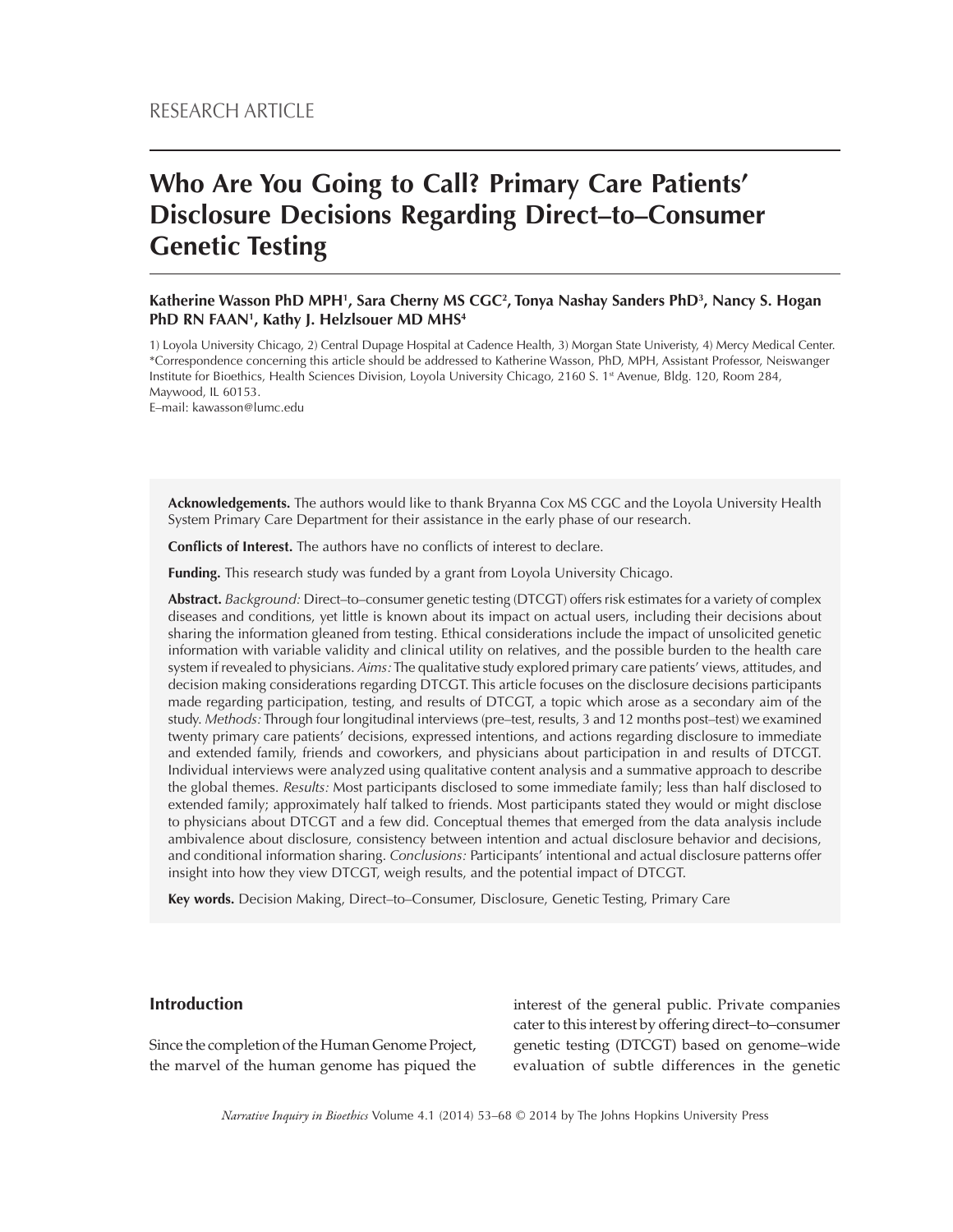sequence. DTCGT, which returns a wide range of genetic risk results with varying levels of analytic validity and clinical utility, offers a different model for obtaining genetic information than traditional clinical genetic testing, which is usually done for individuals identified as at high risk for specific diseases (Wasson, Cook, & Helzlsouer, 2006; Wasson, 2009). DTCGT offers risk evaluation for health disorders, physical traits, drug response, and carrier testing for Mendelian disorders. Due to the availability of DTCGT in the public arena, it is important to assess its impact on individuals, communities and wider society, which helps to inform appropriate education, policymaking, and clinical practice.

One aspect of assessing the impact of DTCGT is disclosure decisions individuals make regarding testing and results. Disclosure, the focus of this article, has been addressed in the context of genetic testing for single–gene disorders, especially conditions with high emotional and medical impact such as hereditary breast and ovarian cancer, fragile X syndrome, and Huntington's disease (Forrest et al., 2003; Forrest et al., 2008; Gaff et al., 2007; Klitzman, Thorne, Williamson, Chung, & Marder, 2007; Peters et al., 2011; Ratnayake et al., 2011). These studies address the content and accuracy of disclosure, to whom participants choose to disclose results of genetic testing, their concerns about disclosure, and effective communication practices. Ethical concerns have been raised about the impact of DTCGT on individuals, families, and health care providers as previous research indicated potential consumers would expect their physician to help them understand results, thus potentially burdening the health care system if uptake of testing increases (McGuire, Diaz, Wang, & Hilsenbeck, 2009; McGuire & Burke, 2008). In addition, decisions made on the basis of inaccurate or unproven DTCGT information, including false positives or false negatives, have been raised regarding consumers and could also apply to their blood relatives if results were shared (Wasson, Cook, & Helzlsouer, 2006). Consumers could reveal unwanted or disturbing genetic information, e.g. regarding hereditary cancers or Alzheimer's Disease, to relatives without their "consent" or recognition of the potential consequences for the other. Yet, little is known about how actual users of DTCGT decide to whom and when to disclose this information, if at all. There are few published studies that address the details of disclosure choices regarding DTCGT participation and results in particular participants' decision-making choices and reasoning over time.

Limited data are emerging regarding DTCGT disclosure or intent to disclose to family members and/or physicians (Bloss, Schork, & Topol, 2011; Gollust et al., 2012; Kaphingst et al., 2012; McGowan, Fishman, & Lambrix, 2010; O'Daniel, Haga, & Willard, 2010; Ormond et al., 2011; Gordon et al., 2012). The data from actual users of DTCGT are limited and do not paint a consistent picture. McBride, Koehly, Sanderson, & Kaphingst, 2010, state the necessity of research "characterizing patterns of information sharing among the social network" and that "methodologies that provide an understanding of the family social structure and how that structure affects and is affected by genetic information are needed."

We conducted an exploratory, qualitative study of primary care patients' attitudes and views about DTCGT, aiming to learn more about what factors or considerations influence their decision–making processes regarding whether or not to participate in DTCGT. The importance of disclosure decisions arose during data analysis. The act of disclosure is characterized as how participants use and disseminate DTCGT information, e.g. to whom participants reported talking about the DTCGT research, testing or results. Our reasons for focusing on disclosure choices are three–fold. First, we aim to explore disclosure as a behavior or action that can be documented over time, monitoring intention and consistency in participants. Secondly, following disclosure patterns longitudinally offers insight into participant decision making, painting a more nuanced and detailed description of their processes. Disclosure directly reflects part of participants' motivation for pursuing DTCGT, and in some cases disclosure itself is a reason to pursue testing. Finally, we suggest that the act of disclosure is an identifiable indication of participant preferences. How participants use and disseminate genetic information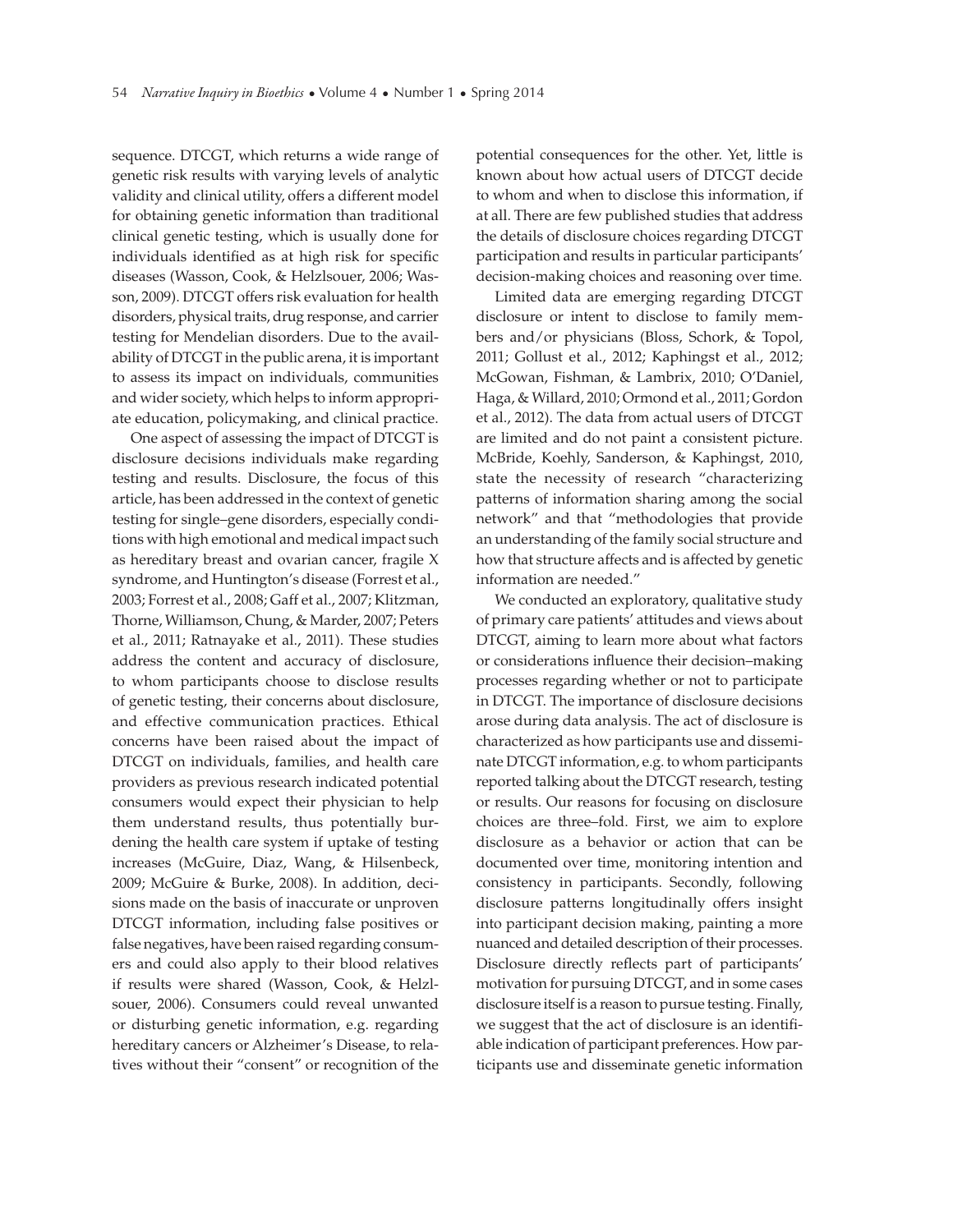helps us understand what they find important—or on the other hand, insignificant—for themselves and/or their families. Understanding patient decision–making processes and preferences regarding DTCGT disclosure may inform those involved in genetics and primary care, and discussions in wider society about the impact of this testing.

## **Methods**

#### Participants

This exploratory qualitative study was reviewed and approved by the Institutional Review Board at Loyola University Chicago. We targeted a primary care patient population for several reasons: (1) There was at the beginning of the study (August 2009), and remains, a lack of published research on primary care patient decision making about and reactions to DTCGT; (2) This patient population offered insight into the decision making of a potentially more diverse sample than early studies, which included social networkers and early adopters; (3) We hypothesized they might use their primary care physician as the gateway contact with the medical field, particularly when receiving DTCGT results; and (4) Recruited participants would already have an identified physician in case of medically relevant findings.

The study was conducted in two phases. Phase One included four focus groups of patients recruited from a primary care waiting room at an urban academic medical center. Patients were approached in the waiting room, informed about the study, and asked if they would consider participation. Those answering "yes" provided contact information and were later re–contacted and invited to participate in a focus group. Eligibility criteria included being 18 years old, English speaking, and not having had prior genetic testing (except for standard pre–natal genetic screening, which is widespread). A total of twenty–nine primary care patients participated in this phase and results are reported elsewhere (Wasson, Hogan, Sanders, & Helzlsouer, 2012). Here, we report results from Phase Two (December 2009 to

June 2011), in which twenty participants provided informed consent for research and testing, underwent DTCGT, received results and participated in two additional follow–up interviews. All participants from Phase One were informed of Phase Two after each focus group and asked if they would consider participating. Sixteen participants (55%) from Phase One chose to undergo DTCGT in Phase Two; four additional participants were recruited directly from the primary care waiting room. Based on other qualitative studies, we determined that 20 participants would capture a range of views and attitudes needed to reach data saturation (Madsen, Holm, & Riis 2007; Schmidt, 2010). Because almost half of the individuals who participated in Phase One chose not to undergo DTCGT, data from each phase are reported separately (Wasson, Hogan, Sanders, & Helzlsouer 2012; Wasson, Sanders, Hogan, Cherny, & Helzlsouer, 2013).

## Data Collection

Data were gathered through four individual interviews occurring over approximately 12 months during the: 1) Informed consent session, where a saliva sample was provided for DTCGT; 2) Receipt of results 4–6 weeks after the informed consent session; 3) Three months post–results, and; 4) 12 months post–results. Interviews one and two included a genetic counselor to answer questions and review results with the participant. In interview one, the genetic counselor fielded questions about the nature of testing and the nuances of the consent documents. In interview two, the genetic counselor pointed out any increased risks listed in the results, and discussed the genetic etiologies of these findings and others, allowing the participant to explore their results pages and ask any questions.

All 20 participants provided a saliva sample for analysis after their individual informed consent session, which included the study consent process and the 23andMe online consent form. The 23andMe test kit was used because it included a broad range of test types: carrier status for known single–gene conditions, common disease associations, drug susceptibility, and physical traits such as freckling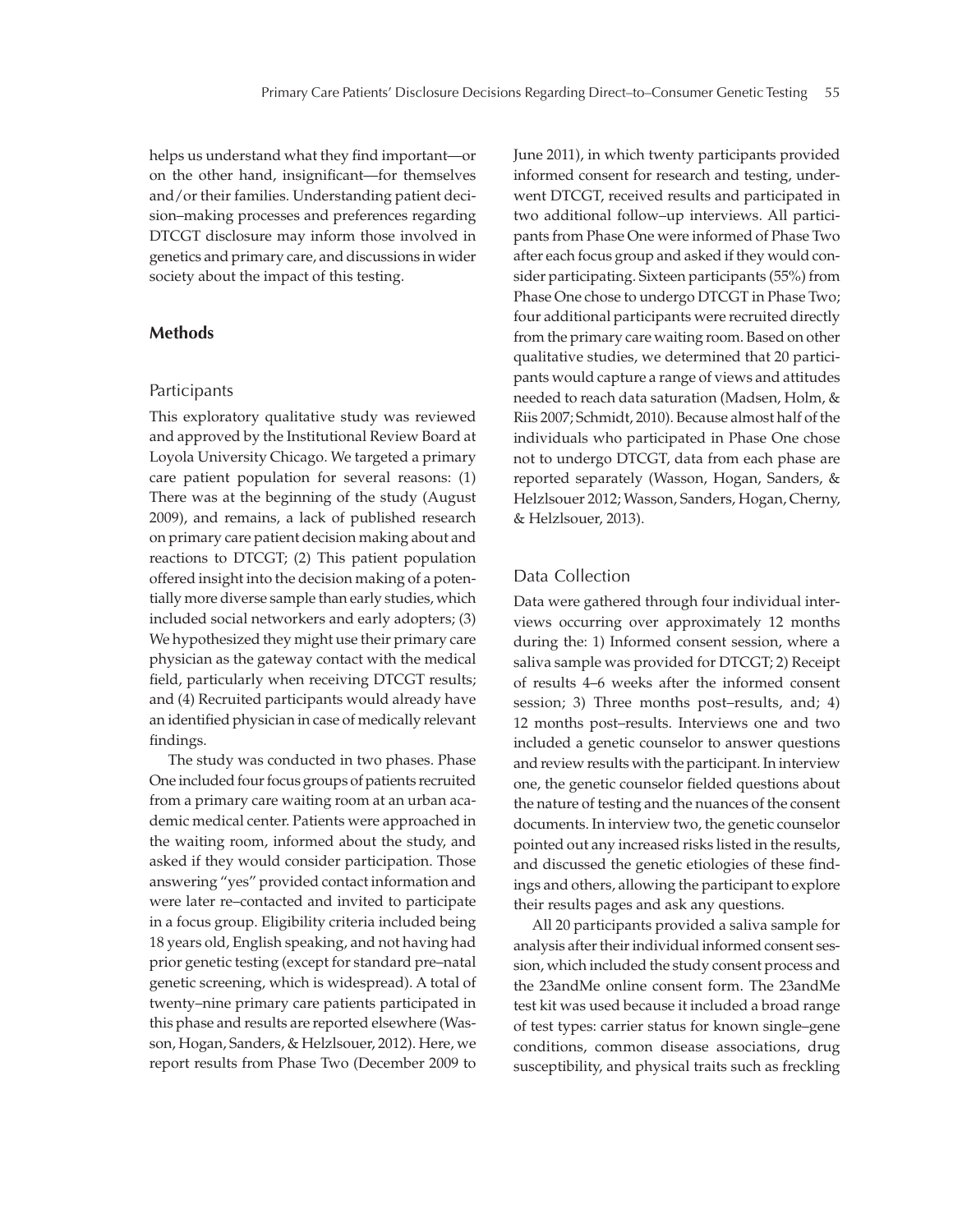and earwax type. Further, these tests have widely varying clinical specificity and results range from clinically actionable (e.g. BRCA mutations) to potentially interesting but medically irrelevant (e.g. eye– color or baldness). Lastly, the 23andMe kit was the least expensive DTCGT available at the time. The cost of testing (\$299–499) was covered by the study.

At each interview, participants were asked open– ended questions about reasons for participating in the testing, their decision to test, expectations, concerns about testing, and with whom they had or would discuss their participation and/or results. Interviews 3 and 4 (three and twelve months post– results) also included questions on participants' overall reaction to the testing process and whether testing had had any impact on them physically, emotionally/psychologically, or on their relationships/family, and lifestyle/behavior. They were also queried about their willingness to pay for and/or endorse this type of genetic testing. All twenty participants completed the first three face–to–face interviews and 17/20 completed the 12–month interview in person or by telephone. All interviews were audio recorded and transcribed verbatim. Participants received fifty dollars and a parking pass for each interview.

This analysis focuses on responses to specific questions asked to capture participants' intentions to disclose information about taking the DTCGT and actual disclosure decisions over time. Disclosure patterns and decisions arose as a key area during the data analysis as participants articulated and reflected on their decisions and actions over time.

#### Data Analysis

Qualitative content analysis was used to analyze responses to specific disclosure questions. Conventional content analysis is an inductive approach where the researchers immerse themselves in the data and allow categories to emerge from participants' own words, rather than imposing preconceived categories on the data. Researchers also used a summative approach to gain a sense of the global trends in disclosure in the data (Hsieh and Shannon 2005; Morgan 1993).

Two of the researchers (Sara Cherny and Katherine Wasson) read all the interview transcripts

to familiarize themselves with the data and made notes about potential categories for analysis. They used this initial reading to become familiar with the context in which the disclosure questions were answered. Next, they again independently read the specific disclosure questions in detail and identified potential categories for recording to whom participants intended to and actually did disclose DTCGT participation and/or results at each interview. They then determined the final categories (e.g. intention to disclose participation/results, may disclose, did disclose, did not disclose, will not disclose). Both researchers met in person and together re–coded each participant's responses to the disclosure questions, resolving any differences in coding during this session. This process allowed the researchers to evaluate more clearly participants' stated intentions and actions about disclosure and emergent patterns over time.

In addition to specific categories of disclosure, i.e. to whom participants disclosed, overarching themes also emerged during the data analysis which shed light on why participants chose to (or not) discuss the testing and results with particular individuals or groups. Both researchers read the transcripts independently and met regularly to discuss the potential themes, resolve any discrepancies, and agreed the final themes for inclusion in the analysis. No qualitative software was used.

### **Results**

Our sample was 50% African American, 50% Caucasian, and 60% female. Participants' age ranged from 29 to 63 (average of 49.5 years), and 65% were married. The proportion of African Americans in our sample is higher than in the general population (12.6% per US Census website), and participants had lower education levels as compared with participants in other currently published studies on the impact of DTCGT (McGowan, Fishman, & Lambrix 2010; Kaufman, Bollinger, Dvoskin, & Scott, 2012; Bloss et al., 2010; O'Daniel et al., 2010). All participants were high school graduates; 30% had college or post-graduate degrees. Fifty-five percent of participants carried private insurance, 40% had Medicare or Medicaid, and 5% were uninsured (See Table 1).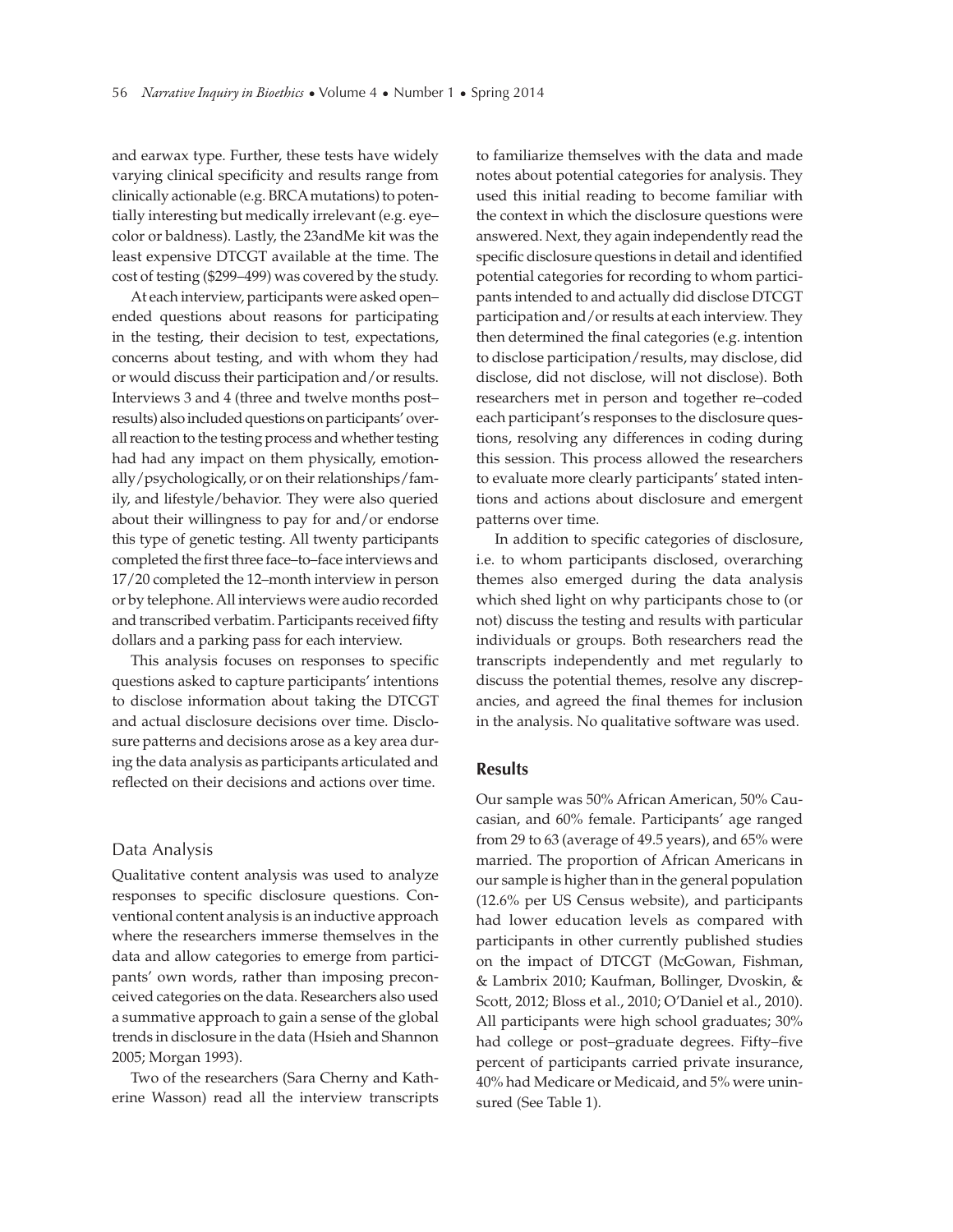| able |  |  |  |  |
|------|--|--|--|--|
|------|--|--|--|--|

| Individual Testing |           |
|--------------------|-----------|
| $N=20$             |           |
| Age                |           |
| Range              | $29 - 63$ |
| Mean/Average       | 49.5      |
| Income             |           |
| Less than 5,000    | 10.00%    |
| 5,000-9,999        | $0.0\%$   |
| 10,000-24,000      | $30.0\%$  |
| 25,000-49,999      | 25.0%     |
| 50,000-74,999      | 15.0%     |
| 75,000-above       | $20.0\%$  |
| Sex                |           |
| Female             | $60.0\%$  |
| Male               | $40.0\%$  |
| Education          |           |
| High School Grad   | $30.0\%$  |
| Some College       | $40.0\%$  |
| College Grad       | 25.0%     |
| Post Graduate      | $5.0\%$   |
| Marital Status     |           |
| Never Married      | 15.0%     |
| Married            | 65.0%     |
| Separated/Divorced | $10.0\%$  |
| Widowed            | $10.0\%$  |
| Race/Ethnicity     |           |
| <b>Black</b>       | $50.0\%$  |
| White              | $50.0\%$  |
| Insurance          |           |
| Private            | 55.0%     |
| Medicare/Medicaid  | 40.0%     |
| None/Uninsured     | $5.0\%$   |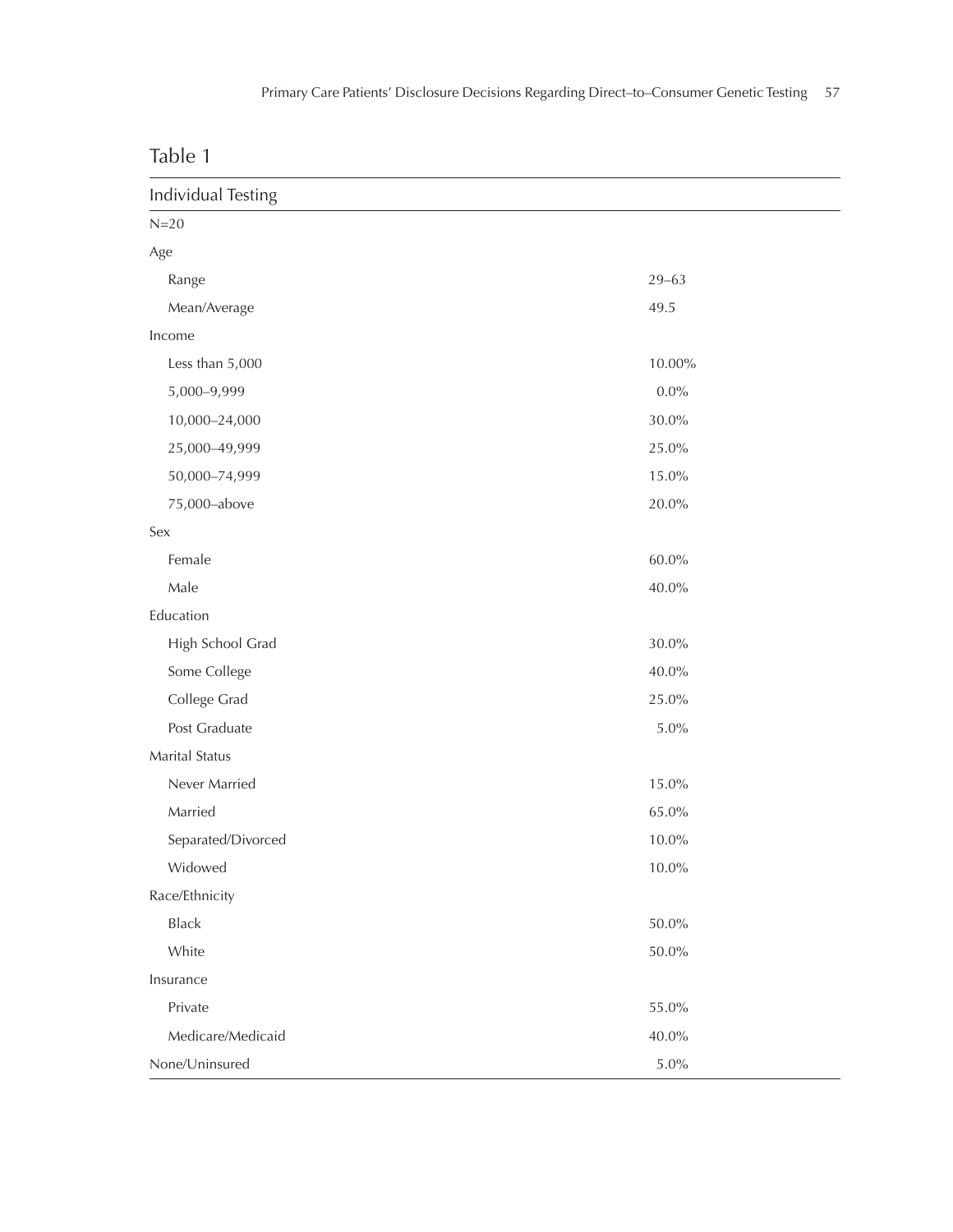The analysis of participants' disclosure of DTCGT information revealed four groups of people in their social network to whom they may have intended to disclose or actually disclosed participation and/ or results of testing (See Figure 1). Circle 1 includes those in closest proximity to the participant and most likely to be affected by genetic health information, i.e. their immediate family (spouse, children, parents, siblings). Circle 2 includes extended family who might also be affected by genetic health information (aunt, uncles, cousins, grandparents, in–laws). Circle 3 includes friends, coworkers, and other non–family. Physicians were considered and analyzed separately as they are not blood relatives and may not be "close" to the participant. Due to the physician's role in maintaining the patient's health and wellbeing, participant choices regarding disclosure of DTCGT results to him or her may be different from their choices regarding their family and social network.

For the analysis of disclosure behaviors here, interviews 1–2, the informed consent and initial results session, are usually grouped together, and interviews 3–4, which were 3 and 12 months post–results are grouped together. Participants did not have the opportunity to report whether they revealed results to anyone until interview 3, though they could have mentioned participation in the study. Overall, by interviews 3–4, almost all participants (19) had talked to some immediate



Figure 1 Family and social networks.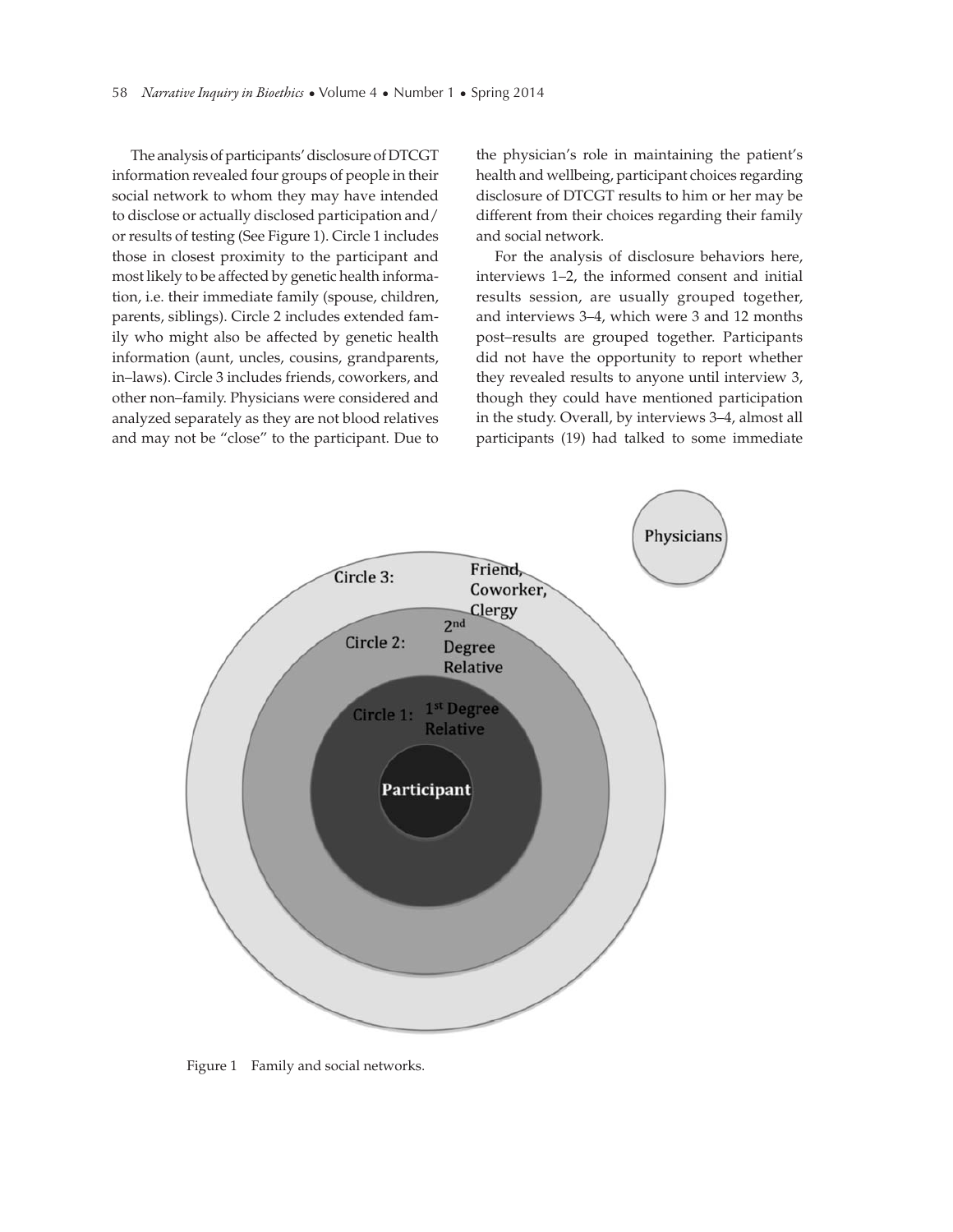family (Circle 1); only one participant talked to no one. Some (six) only talked to those in Circle 1 and for a few, this meant only their spouse (3). In addition, some (seven) disclosed to extended family and approximately half of all participants (11) talked to people in Circle 3. A majority of participants disclosed to immediate family and friends, while a minority disclosed to extended family. Only a small number of participants (five) talked to people in all three circles.

## Disclosure to Family

Disclosure to family included the first two circles in the analysis. Over half of participants reported being married, and all of these reported sharing both participation and results with their spouse. Most participants expressed an intention to disclose information about participation in DTCGT to others in Circle 1 in addition to a spouse during interviews 1–2, and all but one did disclose to immediate family members by interviews 3–4. For example, this participant noted in the first interview that disclosing to family was intended and would be important.

Definitely, definitely the family. We are so close knit of a family. We talk about everything and in the group discussion with the people that I had a couple weeks ago, I was talking about how it would be good if you definitely talked with your family. A lot of people were kind of against that, a little shady on it, and I thought, well, if you share with your family something may come up and they will tell you, "Well hey, you know, your great, great aunt had this and you know you never knew about it," so when you talk with the family things do come up that would actually help you and your family and your kids and their kids. So, definitely will share it with my family. (Participant 12: Interview1)

Regarding Circle 2, some participants (seven) indicated by interview 4 that they had talked to different extended family members about their experience with DTCGT. Interestingly, only approximately half of this group had indicated a prior intention to disclose to extended family in interviews 1 and 2. Nearly twice as many participants reported talking to extended family after receiving results versus

prior to testing. A few participants (three) demonstrated a lack of intention to disclose participation or results beyond their spouse and did not.

## Disclosure to Friends and Coworkers

While only some (seven) participants noted an intention to disclose their participation to Circle 3 during interviews 1–2, a majority (12) had talked about participation or results with them by interviews 3–4. For example, this participant reported talking to multiple people about DTCGT.

Oh, everybody that knows I'm coming here today. Monday at work, with my wife and a couple of my friends that I'll see over the weekend that I've told I was doing this. They all find it very interesting, they really do. (P6:I2)

Some (eight) chose not to disclose results to friends or co–workers, noting the information was personal and not necessary or appropriate to discuss with others.

They weren't family and they weren't my doctor ... I figured my results for something like that is personal. (P11:I4)

## *Disclosure to Physicians*

During interviews 1–2, less than half (eight) of participants expressed an intention to discuss participation and/or results with their physician in response to an open–ended, general question about disclosure; a specific prompt for disclosure to physicians was included in interview 3. Of those expressing intent to talk to their physician, all but one did disclose by interview 4. An additional eight participants said they might disclose participation or results to their physician (interviews 1–3) and only one did. A few (four) participants expressed no intention to talk to their physician about participation in DTCGT and only one did disclose by interview 4.

# **Participant Disclosure Themes**

The data analysis revealed three overarching themes that were significant in capturing participants'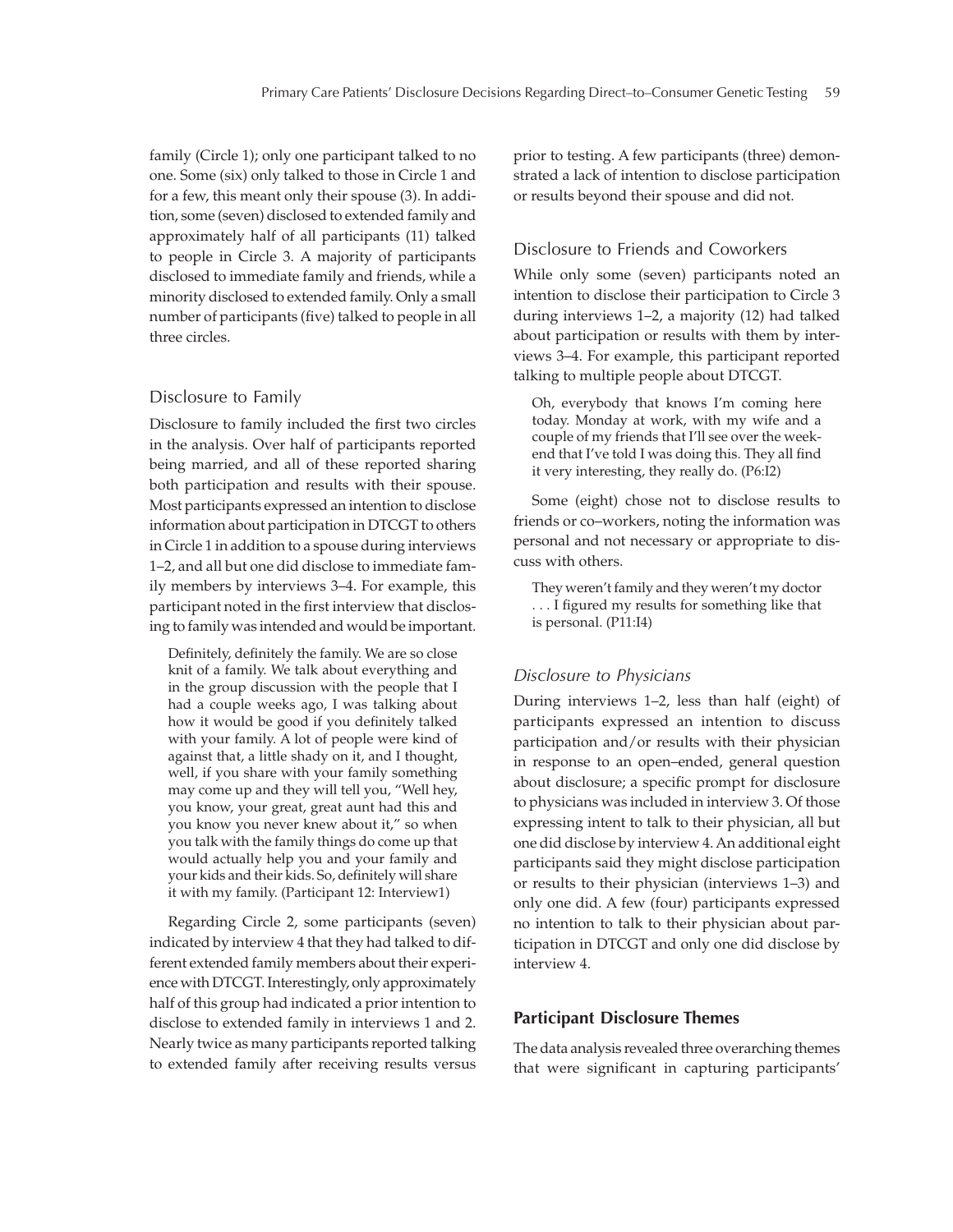intentions and actions regarding disclosure across the different groups. These included ambivalence or nonchalance about disclosure, consistency between intention and actual disclosure behavior and decisions, and conditional information sharing.

# Ambivalence and Nonchalance about Disclosure

Several of our participants expressed ambivalence or nonchalance about disclosure of their results, especially to physicians. Ambivalence is reflected in the difference between those indicating they will (intention) or might discuss participation and/or results with physicians and actual disclosure to physicians by interview 4. Sixteen of the twenty stated by the third interview that they would or might tell their doctors about their participation or results at some point in the future. By the fourth interview (12 months post–test), only half (eight) of these had shared results with their physician; the majority of these had expressed a clear intention to do so earlier.

In the third and fourth interviews, some participants explained that they had not had an opportunity or reason to see their doctor, and one participant simply forgot. No participant reported making an appointment with a physician specifically to discuss participation in or results of DTCGT. No participant stated that their test results were concerning or significant enough to have an emotional or psychological effect on them. At the fourth interview, some participants did not remember what their results were.

I haven't spoke to them at all . . . I don't go to the doctor's office that much. . . . Probably, I probably will. Not saying that I won't, you know, but it might come up in a conversation you know. (P10:I3)

I have not. I haven't seen my primary care physician, and I don't know that I will. When I went to the website to see about this particular one I thought even if my kids do have it now, from what, which I don't think they do, but all they can do at this point seems to be the same kind of healthy living practices that we do, so I don't know that there's a need for that. I might mention it to my primary care physician just that I had the test or was in the research study or something. (P4:I3)

Ambivalence was more difficult to assess with regard to family and friend circles. There did not seem to be the same pattern of having intent to disclose and then not doing so. On the contrary, participants seemed to disclose to various members of their social circles without having previously demonstrated intent to do so.

### Consistency

For a minority of participants, their intent and actions were clearly consistent regarding physicians: all participants who had shared results with their physicians by the third interview had stated their intent to do so in the first and/or second interviews. One participant clearly noted in the first interview that he would share the results with his physician. He did so by the third interview, although it seems he wanted more time spent on the results:

 (First interview) When I get the results of this I will bring the results over to my general practitioner regardless of what . . . (P16:I1)

(Third interview) Well I briefly mentioned it to my doctor . . . I'm not sure if it was really discussed to the full extent. So he took a quick copy of it and it was put in the file. Of its worth for the information, I'm not sure if it was actually used to the full extent. If I had more time I could have, or we may have, I don't know. (P16:I3)

Three participants said they had no intent to discuss participation or results with their doctors, and none of them did disclose to their physicians.

Regarding intention and disclosure to immediate family, participants were overwhelmingly consistent. Most expressed the intention to disclose to someone in Circle 1 early on and then stated that they did during later interviews. Regarding extended family, the picture is more inconsistent. Only half of participants who reported disclosing to them in interviews 3–4 had indicated an intention to do so in interviews 1–2. When comparing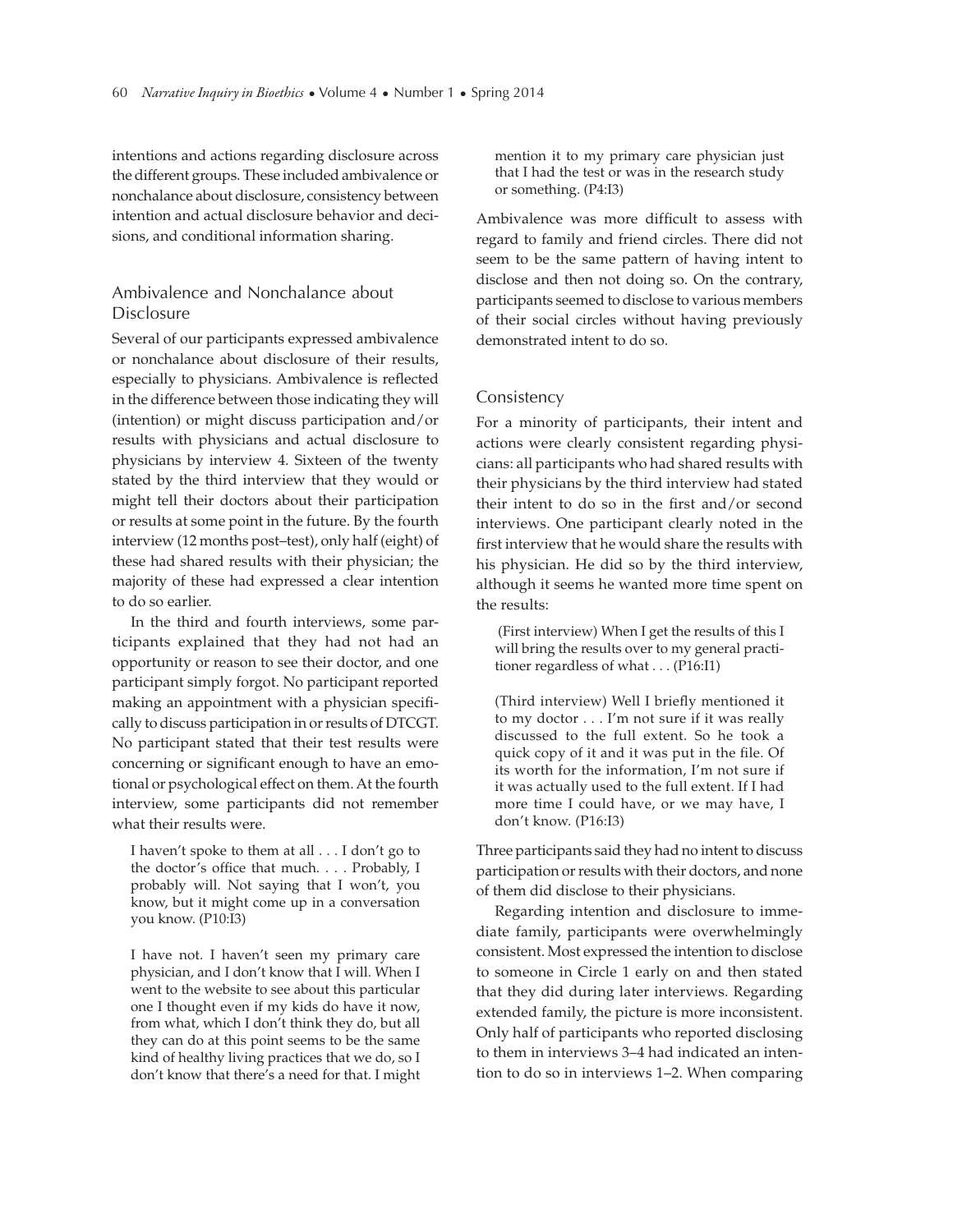intention to actual disclosure to someone in Circle 3, friends and coworkers, the picture is also inconsistent. Again, only half of the participants who reported telling this group by interview 4 had stated an intention to talk to them in earlier interviews.

## Conditional Information Sharing

For some participants, the motivation to share information was in some way conditional, in that their disclosure would depend on the nature, content, perceived impact, and/or perceived clinical utility of the DTCGT information. This conditionality applied both to decisions to disclose and not to disclose, and to disclosures to individuals within family, social circles and physicians.

#### *Results content*

For some participants, the content of results was a key factor in weighing their decisions to disclose or not. In the first interview, one participant stated that disclosure would depend on the result content as well as whom the results might affect:

Well it all depends on what the results say. I mean, if it's something that is a definite that could possibly be something in the future as far as just affecting me, then probably not. But if it's a marker that can say, well it's genetic linked and it can be given down the line, then I probably will. You know if I start to see symptoms within the kids I probably will make mention, but right now just because everything is so fairly new, I probably wouldn't go into details right now. (P3: I1)

This same participant, after seeing her results, stated that the questionable accuracy and low impact of the results were a reason to not disclose:

I probably won't, because it was nothing really to discuss . . . nothing showed up, so it probably wouldn't be worth mentioning. I mean, down the line if something like this comes available again and, you know, they say that it's a 100% proof that this is what this is, and this is because of this, then I may partake in something like that again just to have a definite answer to say yes, this is because of family history and this is what

your risks may be. But because this is something preliminary, it's like not even worth mentioning at this point I don't think. (P3:I2)

Participants who had children sometimes commented on the benefits and limitations of sharing results with their children. For example, when asked with whom she might discuss results in the future, one participant said "my two children and probably my mom, it all depends" and then clarified:

I have to hear what the results are. Most likely whatever it—I've been through worse—so whatever it is I believe I will discuss it with them. My daughter kind of takes things kind of hard, so that's why I said maybe. My son may be more so than her. I would have to see. But I'm believing in good results, good results from that. (P8:I1)

Being a breast cancer survivor and having two teenage daughters I thought that any information that I could glean from the testing would be important, and that was primarily the reason why I did it. (P15:I3)

#### *Infl uence of anticipated response*

In weighing whether to disclose DTCGT information, some participants discussed how they expected the other person would perceive the DTCGT information, whether positively or negatively, or if they might find it useful.

. . . I discussed it with my husband and he agreed, he says you have nothing to lose, you have nothing to lose, you have more to gain just, you know, just to find out what's what since these things do run in your family and how high of risk are you for these diseases or different types of things. So he suggested it. My daughters, I talked to them about it to. I let them know, you know, what my findings were and they said this is good, something they may want to do in the future. (P14: I3)

A few participants chose not to disclose based on an anticipated negative response from others.

They don't even know that I'm even here doing the second one because my step daddy you know he's a big jokester, he jokes a lot, he said he wouldn't do it so I don't think I want to talk to him about it, because I don't want him to get my mom nervous or nothing like that, so I didn't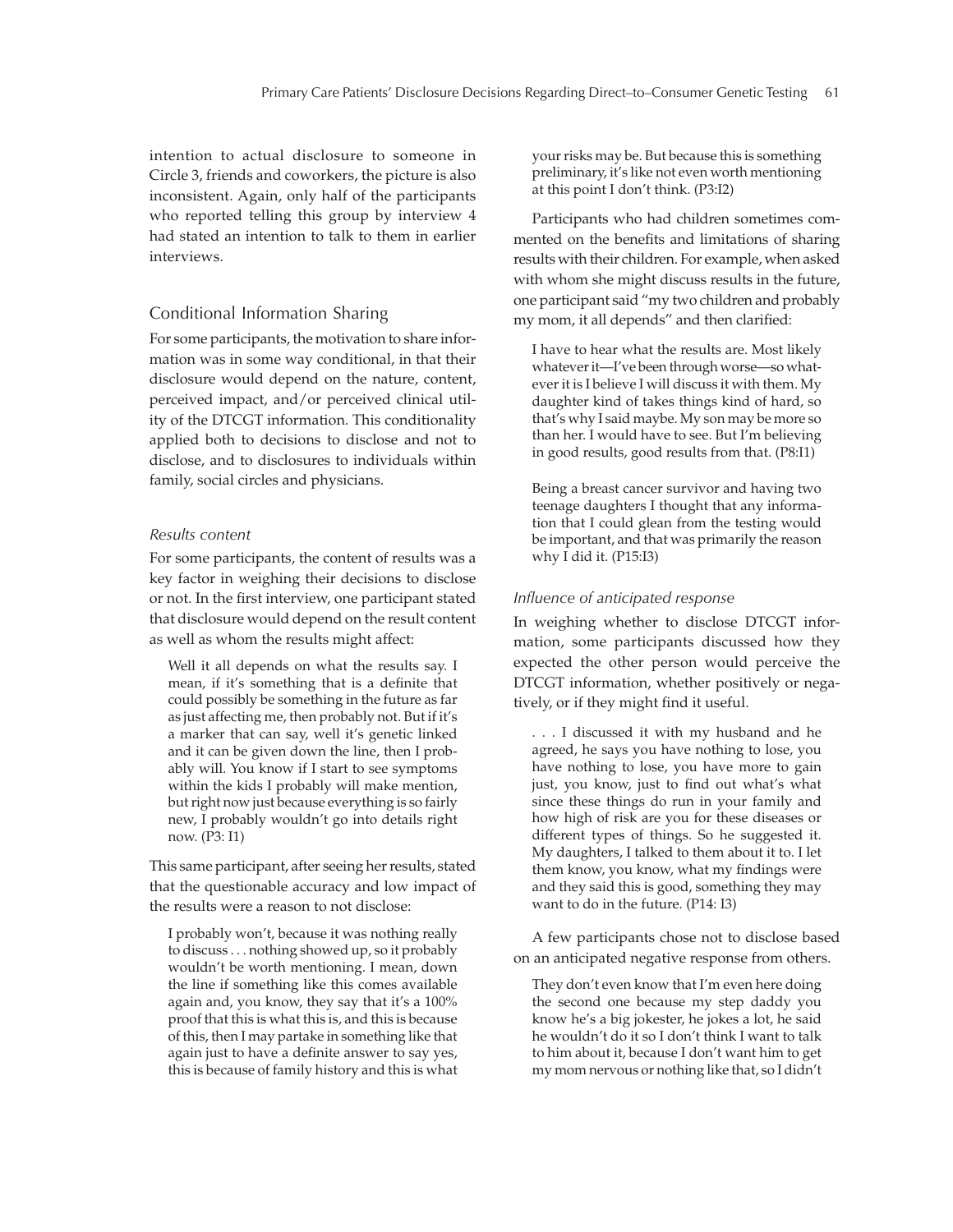talk to nobody about this one here so they don't even know I'm here. (P1:I1)

Others anticipated that the response of their family members to the results would be positive.

My mother, interestingly enough, who is 95 years old said, "oh I'm so glad you're doing it." Well this is typical of her, but, "I'm so glad you're doing it, you'll have to tell me the results." (P4:I2)

Of course my family knows. We have several chronic disorders in my family that I think are genetic or have a genetic component and I think everybody just agreed that "Hey, if you have a chance to do this, do it and find out what you can find out."  $(P4:11)$ 

## *Infl uence of Risk Perception*

Another factor that affected disclosure choices was the participant's perception of the risk of developing the diseases addressed in the DTCGT results. Some participants had specific health or disease risk concerns, such as heart disease, cancer or diabetes, while others were more broadly concerned with receiving "bad" or high risk results. For a few, results showing little to no risk of disease, or "good results", decreased their likelihood of disclosure. After receiving her results, one participant said:

Probably no one. I don't think that there was anything that was, that I feel that I need to go home and say, "Oh," you know. (P18:I2)

For others, low risk estimates in results increased their likelihood of disclosure because they could reassure family that they were not at high risk for developing diseases:

When I go home I'll discuss it more with my husband and then, you know, talk to maybe my mom . . . she's not very optimistic. So this way I can tell her, "Look, I'm fine." (P2:I2)

 . . . I think I stated the last time, I mean since because I'm the guinea pig, so–to–speak of the family, it's like I didn't want to alarm them ahead of time and then have everybody on pins and needles waiting on results. I shared with my brother after the fact and after I got the results and everything was clear I brought it to their attention that there's something they need to be doing as

far as for themselves and their kids and wife. Everybody needs to do it, period. I mean I really strongly think still it needs to start at birth and just have it in their file from birth. I mean I strongly believe that. I mean that way it will narrow down any type of problems if it's done at birth. (P13:I3)

## *Clinical Utility*

Decisions about disclosure to physicians were sometimes related to a family history of disease, or if the testing identified specific areas of health concern. Some participants perceived that sharing the results with their physicians could help their care directly or prophylactically.

Oh I will, definitely just for his opinion.  $\dots$  he's very thorough, and just to get his opinion and let him know that that information is there if I'm ever going to need it for whatever reason. But I will tell him. (P6:I2)

Only a few participants viewed their results as clinically useful. For example, a result showing increased sensitivity to the drug Warfarin increased the desire of a participant to share the results with her physicians:

To help them be able to treat me better medically, and one of the tests showed sensitivity that my primary care quickly put on my medical profile because he's never seen it, but if it ever happens he's glad to know. (P7:I3)

Some participants gave specific reasons why they decided not to share the results with their doctor including the results not showing new or concerning health information.

Because it said that I didn't have anything wrong so I didn't. (P2:I3)

I think it was important, you know, but it wasn't anything I think that he already didn't know so I didn't bring it up to him yet. (P8:I3)

Participants intending to talk to their doctor generally expressed confidence in their physicians' ability to incorporate the results in to their care plan.

There's all the little aspects of it, so if it's something that could be used, why not? It's just like other tests, it's like a CAT scan or an MRI, we would use it. That's all. (P16:I3)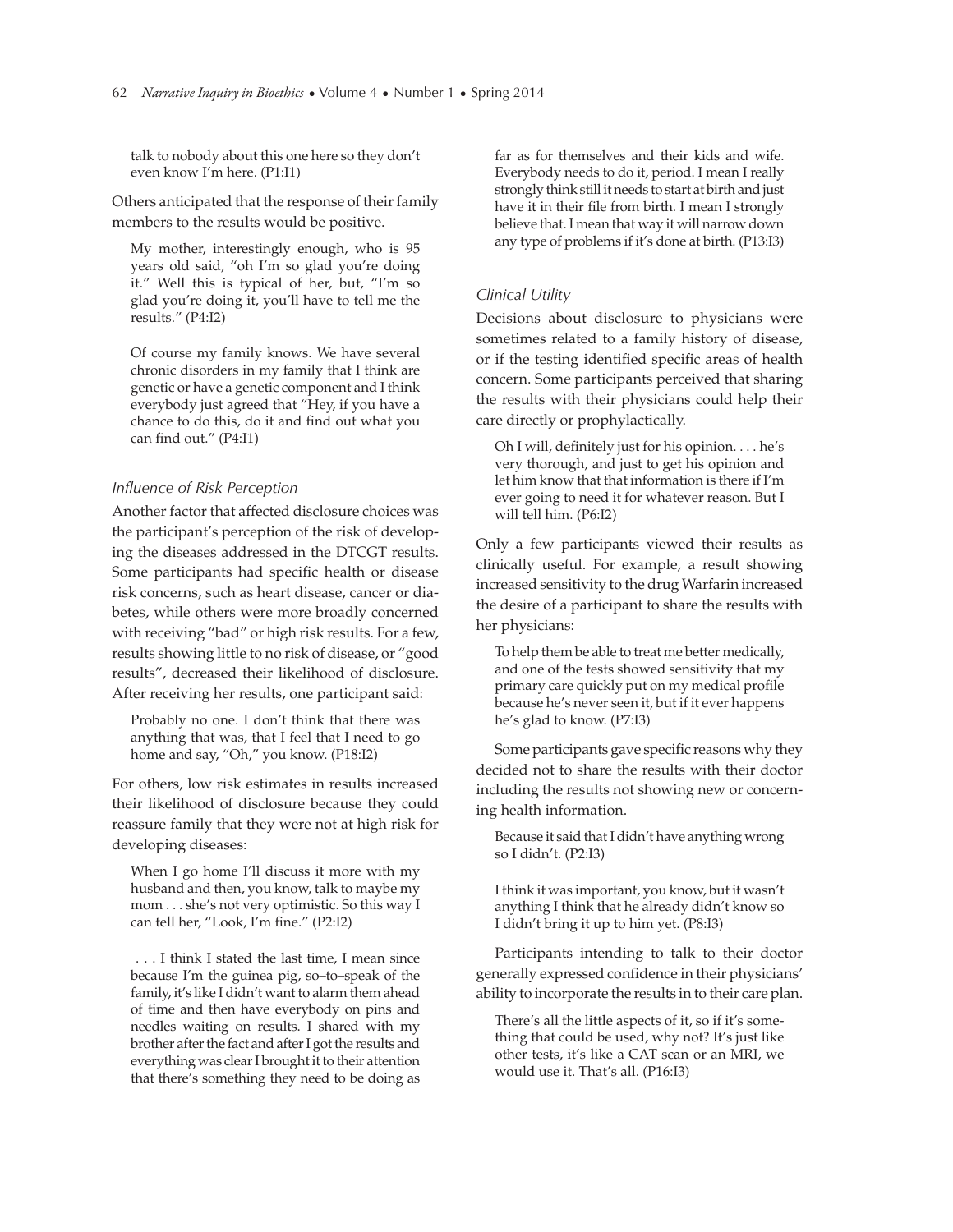The reality of talking with their physician was somewhat different. For example, one participant expressed confidence in her physician's ability to use the test results during her third interview. In the fourth interview, after she had discussed the results with her physician, she expressed disappointment in her doctor's reaction:

After the test when I had like a physical, I had mentioned like I had these screenings, these tests, the study done. And it seemed like she just sort of brushed it off. (P14:I4)

Of the eight participants noting they had minor children, three participants, all female, felt that the results would be clinically relevant for their children. They all stated that they would speak or were considering speaking to their children's physician, independent of their choice about discussing the results with the children themselves. For example, one stated that she would discuss it with her children "when and if they're ready, but with their primary care, yes." (P7:I2)

Another was considering it:

Stuff that comes back where you are more likely to get this and there is something that I have passed on, I don't want the children to know. Maybe the doctor, like maybe their pediatrician should know. (P9:I1)

#### **Discussion**

This study highlights disclosure decisions in primary care patients undergoing DTCGT. Participant decisions about disclosure seem to depend on multiple factors—the type of information anticipated and provided, the actual results, personal reaction to DTCGT information, and perceived reaction to results by others. Participants talked to a variety of people, including immediate and extended family members, as well as non–family members and physicians.

Some of the parties to whom participants disclosed would potentially be at risk for the same conditions identified as risk factors for the participant. One individual participating in DTCGT could lead to further interest in or actual testing of family members. If based on unreliable

or inaccurate DTCGT results, there could be unnecessary anxiety for relatives or unnecessary cost to the patient and health system. In addition, the participant could reveal unwanted health information, e.g. about hereditary cancers or Alzheimer's Disease, to relatives without their full understanding of or desire to obtain that information.

For example, family cascade testing is common in genetic counseling practice for families in which an individual has been identified as having a specific disease risk or genetic condition. Targeted testing is systematically offered to subsequently more distant family members from the original tested individual. The resulting cascade could have positive or negative impact on those individuals and/ or the health care system depending on the results and risk estimates given, personal and professional interpretation of results, and any subsequent actions taken by the tested individual(s) and/or their physician(s). The potential effect of DTCGT relates to the statement made by McBride and colleagues (2010) regarding the need for understanding of kinship networks. It will be important to identify more clearly these various familial and communal disclosure patterns to evaluate further the impact of DTCGT on individuals, their social networks, physicians, the health care system, and society more broadly.

## Ambivalence/Nonchalance

In our study, ambivalence regarding disclosure was most evident with regard to disclosure to physicians. Other studies have addressed physician disclosure within their populations. Gollust and colleagues (2012) and Bernhardt and colleagues (2009) found high levels of intent in their respective populations: 92% and 96% of potential DTC genetic testers predicted they would talk to their doctors about their results. In comparison, less than half  $(8/20)$  of our sample expressed specific intent to disclose participation in and/or results of DTCGT with their physicians at any point in the study. Only five of our participants clearly indicated intent to disclose to their physicians in the first interview,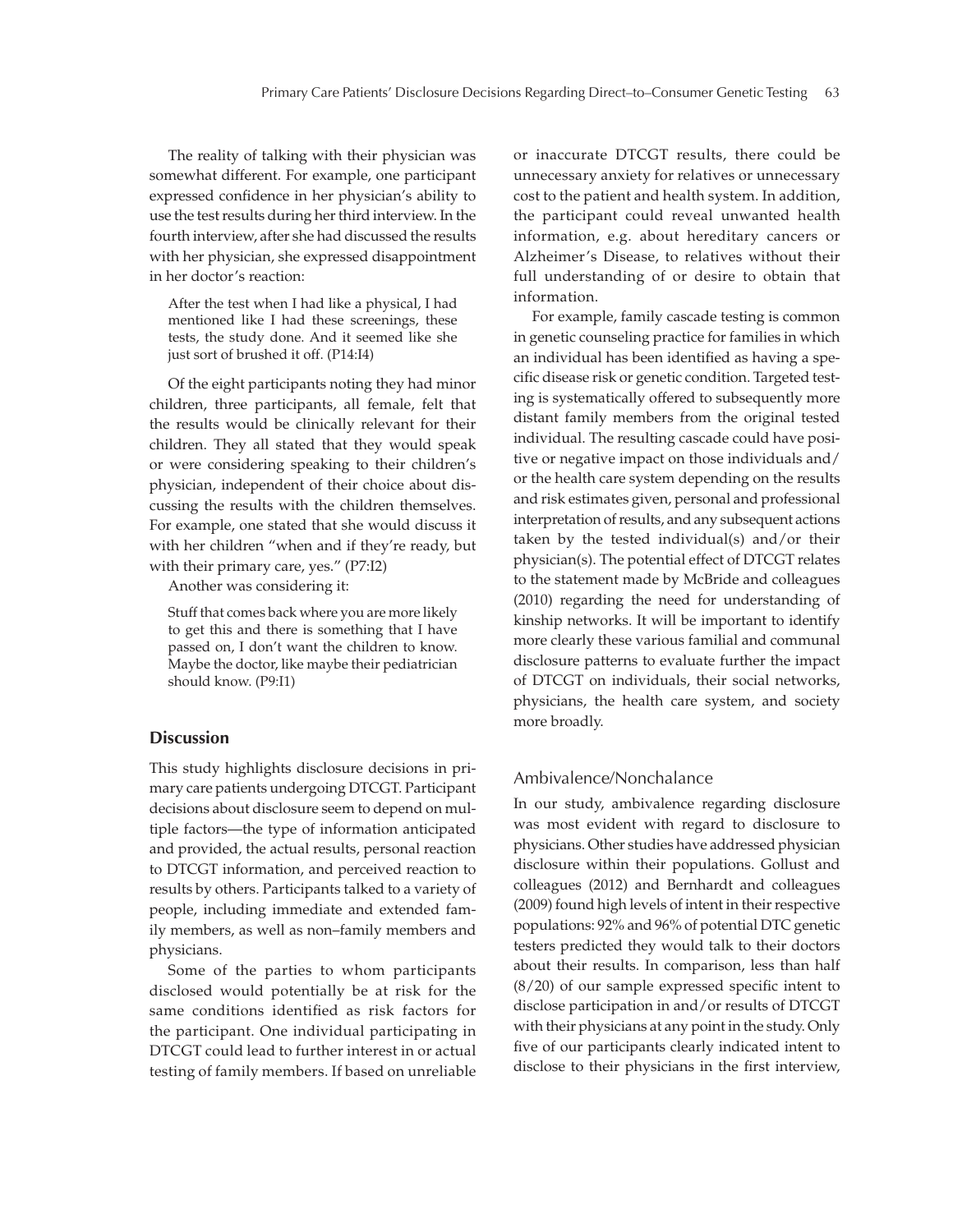prior to testing (and did so). Additionally, less than half (8/20) said they might disclose to their physician, and of those, 6 had not by the time of Interview 4. Thus, we are cautious when comparing our participants, having used DTCGT as part of the study, to potential users of DTCGT who have not (yet) proceeded with testing, as there seems to be a gap between intent to disclose and actual disclosure decisions after testing.

With regard to actual disclosure of results, reported findings are varied. Our findings are most comparable to that of the Coriell Personalized Medicine Collaborative (CPMC) participants, where 25/60 spoke to a physician by the time of their interview and 14 more indicated intent to disclose in future (Gordon et al., 2012). Kaufman and colleagues (2012) reported that 28% of their population of DTCGT users talked to at least one healthcare professional, and 20% shared results with their primary care physician. O'Daniel and colleagues (2010) and Kaphingst and colleagues (2012) offer more dramatic examples, with 0% and 1% of their respective samples having spoken with a physician three months after participating in DTCGT or genetic susceptibility testing. It is important to note that there seems to be a significant difference between the intentions of potential users and the intentions and disclosures of actual users of DTCGT both in our study as well as in others. Our longitudinal format and qualitative analysis, allowing for investigation of both intended and actual disclosure decisions and choices pre–and post–test, may demonstrate a more nuanced participant thought process with regard to physician disclosure than previous studies.

If this general ambivalence is applicable to a broader population, it could inform the discussions about the potential burden on physicians from this type of testing and the necessity of medical professional involvement in DTCGT (Howard & Borry, 2012; McGuire & Burke, 2008). If results do not have a significant impact such that participants are not reporting them to their physicians or seeking help interpreting them, then there may not be a marked increase in physician time demands or

additional testing and burden on the health care system as a result of DTCGT being available to the general public (Giovanni, 2010). It is important to reiterate that our participants received genetic counseling as part of their testing process, as the investigators viewed it as a necessary and ethical part of practice, which may have affected their desire to seek advice or recommendations from a physician, or simply to share their participation and/or results. If their reaction is because the genetic counseling played a significant role, then the findings identify a need for that process. Therefore, while there may not be an increased burden on physicians from DTCGT, there would be on genetic counseling services, which would not necessarily be included in DTCGT. Alternatively, participants may have received closure on or answers to their genetic susceptibility questions from the testing and, therefore, did not feel the need to discuss it further with physicians or other health professionals.

#### Conditional Information Sharing

#### *Clinical Utility*

For those participants who expressed ambivalence regarding their potential information sharing about DTCGT, we speculate that it may be related to their perception of clinical utility. Few participants reported finding their results clinically useful; some stated that the results were consistent with what they already knew about themselves or their families, e.g. increased risk for heart disease, or diabetes. If there was nothing new or interesting to learn from the results, participants may have been less likely to disclose them. Also, we think that participants might have different privacy expectations in relationships with family versus non–family. Disclosure choices may relate to varying levels of trust participants had in others with regard to how the discloser might want the information used. Participants who did not tell their physicians may not have trusted them with this type of information because of their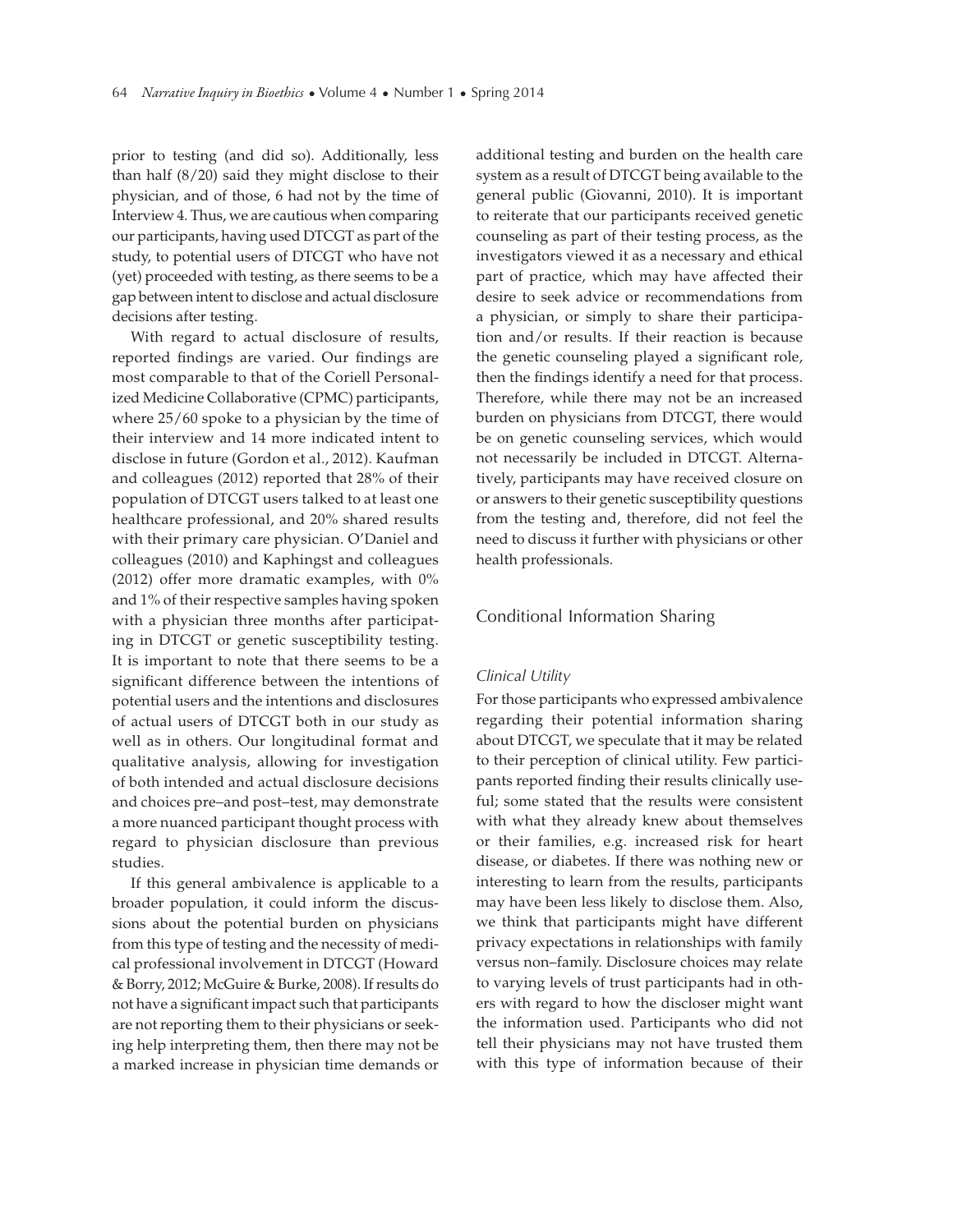patient–physician relationship, previous experience in the health care system, or fear of genetic information in their medical record having implications for insurance coverage (Wasson, Hogan, Sanders, & Helzlsouer, 2012).

#### *Consistency*

The consistency between intention and actual disclosures to immediate family was notable. This information sharing is understandable because participants have regular contact with immediate family, providing the opportunity to talk about their experience with DTCGT, and they may also have thought that the testing might impact these family members more directly. In contrast, the patterns of intention and disclosure with extended family are inconsistent. Only half of participants who reported disclosing to them in interviews 3–4 had indicated an intention to do so in interviews 1–2. This situation may be because participants have less contact with extended family or are not as close to them as immediate family. It may also be related to the participant's intent with regard to participation in the study itself—if the participant was not seeking health information for his/ her family, then there may not have been a strong impetus to reach out specifically to extended family members. It is worth considering further the implications of this disclosure pattern. Extended family was not necessarily alerted to the fact that the participant was undergoing DTCGT. If the participant had been given results which could or did affect family, extended family did not have the opportunity to consider the implications of or express their wishes regarding being told or not told the results. They were simply told about testing and/or results after the fact. For example, a cousin may not have wanted to know breast cancer results, but been unable to decline to know because the participant decided to share information post–results and without consultation before the disclosure.

Regarding Circle 3, friends and coworkers, there were twice as many participants who reported telling this circle by interview 4 than had expressed an intention to do so earlier. This finding might suggest that participants were unsure or ambivalent about what the testing would uncover. Once they received results, many saw them as not concerning and may have then felt more able to discuss the testing or results with friends. The results were perhaps viewed as non–threatening; instead they may have been seen as insignificant, recreational, or a novelty. We found it interesting that the breadth of disclosure to participants' social and family networks increased from their initial intention and that more talked to friends than extended family. We considered that participants might see friends more often than extended family as a reason that a majority of participants were willing to discuss this novel type of testing with friends over time. These patterns of disclosure may also suggest that views on risk of a privacy breach of genetic information are varied. Some participants were nonchalant about disclosure and others were clear they would not disclose to different circles. Further research is needed in larger populations to investigate these varied views and examine why and to whom participants of DTCGT choose to disclose.

Regarding physicians, participants who noted their intention to disclose to their doctor early on (interviews 1–2) did disclose, except for one person. This group was clear they wanted to tell their physicians about the testing and results. They were keen to get feedback from their physician, explore potential benefits of the DTCGT information now or in future, and trusted their physician to understand the results. They may have expected the physician to be more receptive or helpful, as some expressed disappointment in the reaction of their physician to

*<sup>1</sup> The version of direct–to–consumer genetic testing offered by 23andMe and used in this study is not currently available. The United States Food and Drug Administration is reviewing the tests and their reliability and accuracy and has requested the company cease to offer them to the public during that process. 23andMe continues to offer genetic ancestry testing direct–to–consumers.*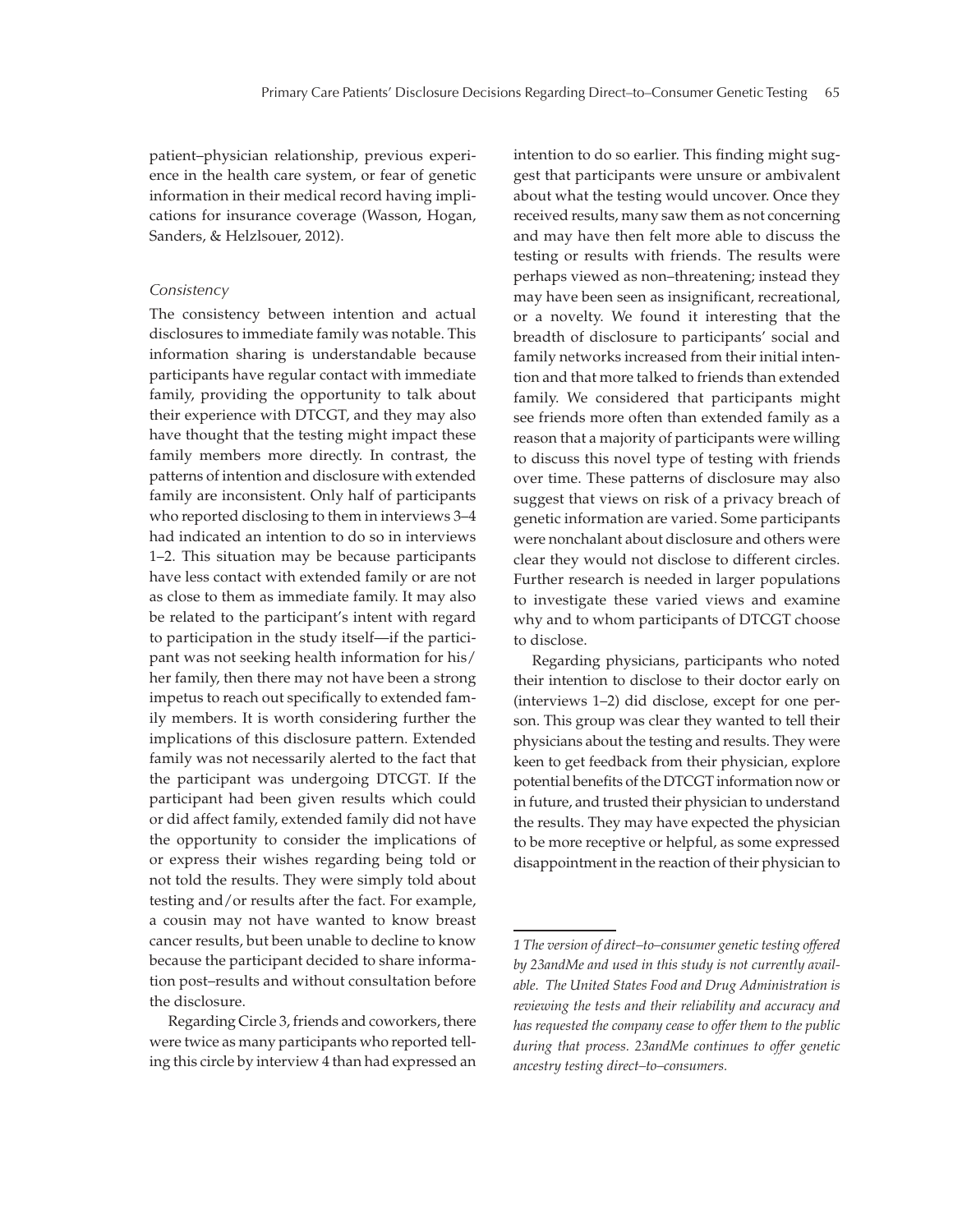their disclosure or lack of attention paid to them. Similarly, most of those participants who were clear in early interviews that they would not tell their physicians did not. They were clear that they did not see a benefit or wish to have the information enter the medical realm.

In contrast, most of the participants who were unsure or ambivalent about talking to their physicians had not disclosed to them by interview four. This choice may be due to the fact that they were not worried about results, did not view results as "bad", knew the tests were new and had variable accuracy and reliability, or had had their questions answered by the researchers or genetic counselor. Any or all of these factors may have influenced their decision not to disclose DTCGT or results to their doctors.

We hypothesize that there is more insight to be gained on the topic of consistency in intent and actual disclosures about DTCGT in a larger population, which could lead to further categorization and predictive ability.

#### **Limitations of this Study**

In evaluating our findings, it is important to note that this is a self–selected group of participants, and results are self–reported by them. Primary care patients who were willing to participate in this research may not be representative of other primary care patients. The cost of testing was covered by the study and the availability of free testing may have had an influence on participants' decisions to participate. The cost of testing with 23andMe has been as low as \$99 since the study was completed, which may make cost less of a factor in uptake.<sup>1</sup> In addition, genetic counseling was provided to participants, which may have affected their disclosure decisions, particularly regarding physicians. Sixteen of the participants recruited for Phase 2 had participated in a Phase 1 focus group during which they had the opportunity to participate in a discussion of the issues surrounding DTCGT, which could introduce a bias.

When reporting retrospectively, participants were not always specific about the content of their disclosures, i.e. whether they disclosed participation and/or results to others. We reported specific data when we had consistent detail from a particular group of participants or category of people to whom they disclosed.

A qualitative, longitudinal perspective allows increased insight in to the process of decision–making and disclosure; however, it will likely be necessary to assess these actions over an even longer time frame and on a larger sample to assess more fully the impact of DTCGT and results on disclosure decisions and actions. Our findings are preliminary; further research is necessary to apply this information to a wider population.

### **Conclusions**

In this study we explored and noted that disclosure intentions, decisions, and actions regarding DTCGT are carefully considered by participants, and they are willing to share the nuances of selective disclosure with researchers. It is possible to identify characteristics and considerations amongst our participants—consistency, ambivalence, reactions of others, content of results—that impact disclosure decisions, and might apply to or provide clues about a broader primary care population. Disclosure patterns may help assess the likelihood of uptake of DTCGT by members of a participant's social and family networks. They may also offer insight regarding the ethical issues for relatives who may receive unsolicited genetic information from participants and the potential burden upon physicians, genetic counselors, and the healthcare system of such information. In analyzing participants' disclosure patterns, this study offers insight into how they view the privacy of their DTCGT information. It will be necessary to evaluate further primary care patient intentions and actions to assess the potential long–term impact of DTC genetic testing on individuals, their families, communities, the health care system, and wider society.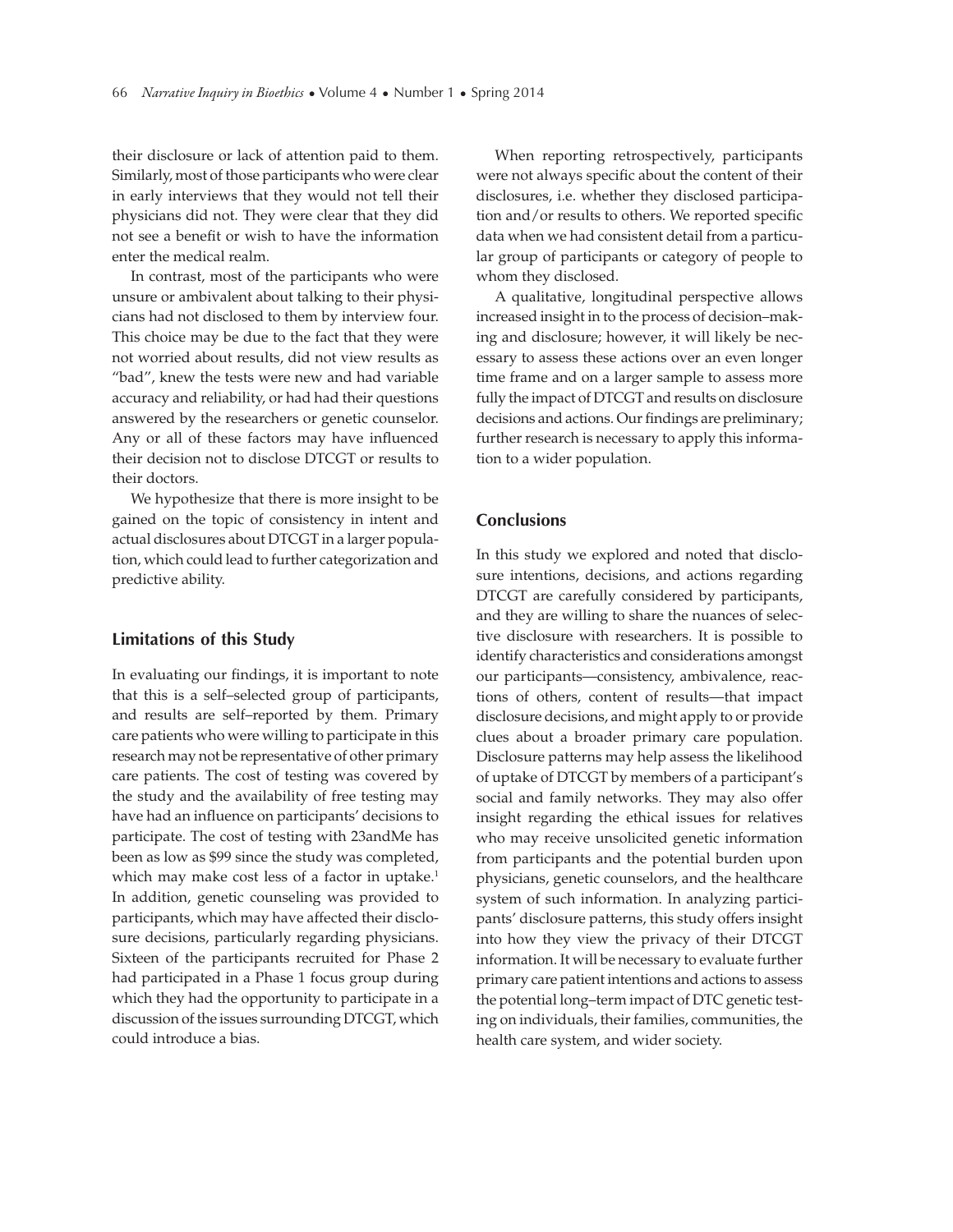# **References**

- Bernhardt, B., Gordon, E., Gollust, S., Keddem, S., Zayac, C, & Pyeritz, R. (2009). Why are people interested in personalized genomic risk information? *American Society for Human Genetics Annual Meeting Abstracts*.
- Bloss, C.S., Schork, N.J., & Topol, E.J. (2011). Effect of direct–to–consumer genome wide profiling to assess disease risk. *New England Journal of Medicine*, 364, 524–34.
- Bloss, C.S., Ornowski, L., Silver, El., Cargill, M., Vanier, V., Schork, N., & Topol, E.J. (2010). Consumer perceptions of direct–to–consumer personalized genomic risk assessments. *Genetics in Medicine*, 12, 556–66.
- Forrest, K., Simpson, S.A., Wilson, B.J., van Teijlingen, E.R., McKee, L., Haites, N., & Matthews, E. (2003). To tell or not to tell: barriers and facilitators in family communication about genetic risk. *Clinical Genetics*. 64, 317–26.
- Forrest, L.E., Curnow, L., Delatycki, M.B., Skene, L., Aitken, M., & Eur, J. (2008). Health first, genetics second: Exploring families' experiences of communicating genetic information. *European Journal of Human Genetics.* 11, 1329–35.
- Gaff, C.L., Clarke A.J., Atkinson, P., Sivell, S., Elwyn, G., Iredale, R., . . . Edwards, A., (2007). Process and outcome in communication of genetic information within families: A systematic review. *Institute of Medical Genetics,* 15, 999–1011.
- Giovanni, M.A., Lehmann, L.S., Green, R.C., Meckley, L.M., Veenstra, D., Murray, M.F. (2010). Health–care referrals from direct–to–consumer genetic testing. *Genetic Testing and Molecular Biomarkers*, 14, 817–819.
- Gordon, E.S., Griffin, G., Wawak, L., Pang, H., Gollust, S.E., & Bernhardt, B.A., (2012). It's not like judgment day: Public understanding of and reactions to personalized genomic risk information. *Journal of Genetic Counseling*, 21, 423–32.
- Gollust, S.E., Gordon, E.S., Zayac, C., Griffin, G., Christman, M.F., Pyeritz, R.E., . . . Bernhardt, B.A., (2012). Motivations and perceptions of early adopters of personalized genomics: Perspectives from research participants. *Public Health Genomics*. 15, 22–30.
- Howard, H.C., & Borry, P.,(2012). Is there a doctor in the house? The presence of physicians in the direct–to– consumer genetic testing context*. Journal of Community Genetics*. 3, 105–112.
- Hsieh, H.G., & Shannon, S.E., (2005). Three approaches to qualitative content analysis. *Qualitative Health Research*. 15, 1277–88.
- Kaphingst, K.A., McBride, C.M., Wade, C., Alford, S.H., Reid, R., Larson, E., . . . Brody, L.C., (2012). Patients'

understanding of and responses to multiplex genetic susceptibility test results. *Genetics in Medicine*. 14, 681–87.

- Kaufman, D.J., Bollinger, J.M., Dvoskin, R.L., & Scott, J.A., (2012). Risky business: Risk perception and the use of medical services among customers of direct–to– consumer personal genetic testing. *Journal of Genetic Counseling*. 21, 413–22.
- Klitzman, R., Thorne, D., Williamson, J., Chung, W., & Marder, K., (2007). Disclosures of Huntington disease risk within families: Patterns of decision–making and implications. *American Journal of Medical Genetics Part A*. 15, 143A, 16, 1835–49.
- Madsen, S.M., Holm, S., & Riis, P., (2007). Attitudes towards clinical research among cancer trial participants and non–participants: An interview study using a grounded theory approach. *Journal of Medical Ethics.* 33, 234–240.
- McBride, C.M., Koehly, L.M., Sanderson, S.C., & Kaphingst, K.A., (2010). The behavioral response to personalized genetic information: Will genetic risk profiles motivate individuals and families to choose more healthful behaviors? *Annual Review Public Health*. 31, 89–103.
- McGowan, M.L., Fishman, J.R., & Lambrix, M.A., (2010). Personal genomics and individual identities: Motivations and moral imperatives of early users. *New Genetics and Society*. 29, 261–290.
- McGuire, A.L., & Burker, W., (2008). An unwelcome side effect of direct–to–consumer personal genome testing: Raiding the medical commons. *The Journal of the American Medical Association.* 300, 2669–2671.
- McGuire, A.L., Diaz, C.M., Wang, T., & Hilsenbeck, S.G., (2009). Social networkers' attitudes toward direct– to–consumer personal genome testing. *The American Journal of Bioethics.* 9, 3–10.
- Morgan, D.L., (1993). Qualitative content analysis: A guide to paths not taken. *Qualitative Health Research.* 3, 112–21.
- O'Daniel, J.M., Haga, S.B., & Willard, H.F., (2010). Considerations for the impact of personal genome information: A study of genomic profiling among genetics and genomics professionals. *Journal of Genetic Counseling*. 19, 387–401.
- Ormond, K.E., Hudgins, L., Ladd, J.M., Magnus, D.M., Greely, H.T., & Cho, M.K., (2011). Medical and graduate students' attitudes toward personal genomics. *Genetics Medicine*. 13, 400–8.
- Peters, J.A., Kenen, R., Hoskins, L.M., Koehly, L.M., Graubard, B., Loud, J.T., & Greene, M.H., (2011). Unpacking the blockers: Understanding perceptions and social constraints of health communication in hereditary breast ovarian cancer (HBOC) susceptibility gamilies. *Journal of Genetic Counseling*. 20, 450–64.